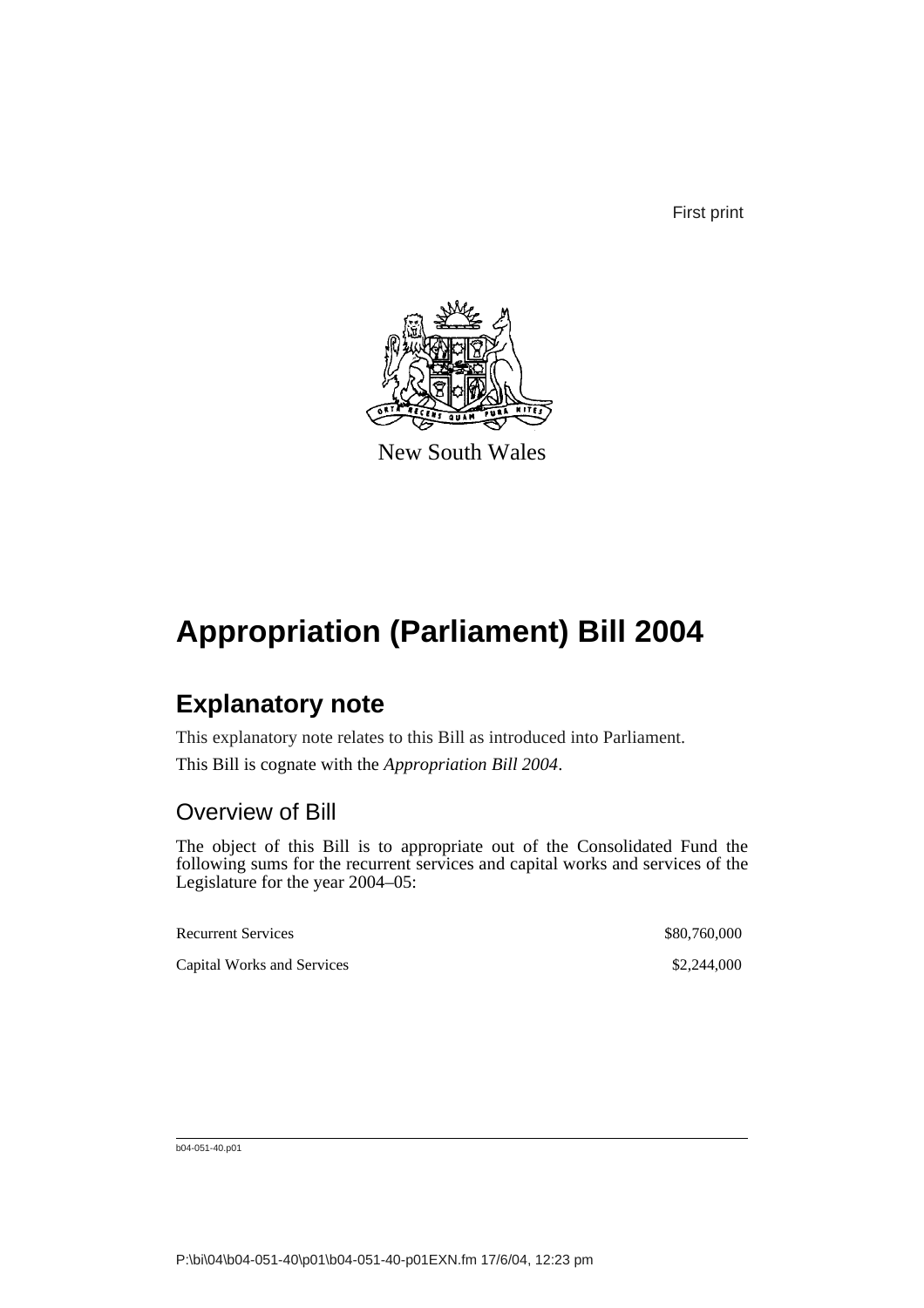#### Appropriation (Parliament) Bill 2004

Explanatory note

The amount appropriated is intended to be applied to the following services/ functions:

|                       | Recurrent<br><b>Services</b> | <b>Capital Works</b><br>and Services |
|-----------------------|------------------------------|--------------------------------------|
| Legislative Council   | \$17,193,000                 | \$252,000                            |
| Legislative Assembly  | \$49,604,000                 | \$1,383,000                          |
| <b>Joint Services</b> | \$13,963,000                 | \$609,000                            |
| Total                 | \$80,760,000                 | \$2,244,000                          |

Explanatory note page 2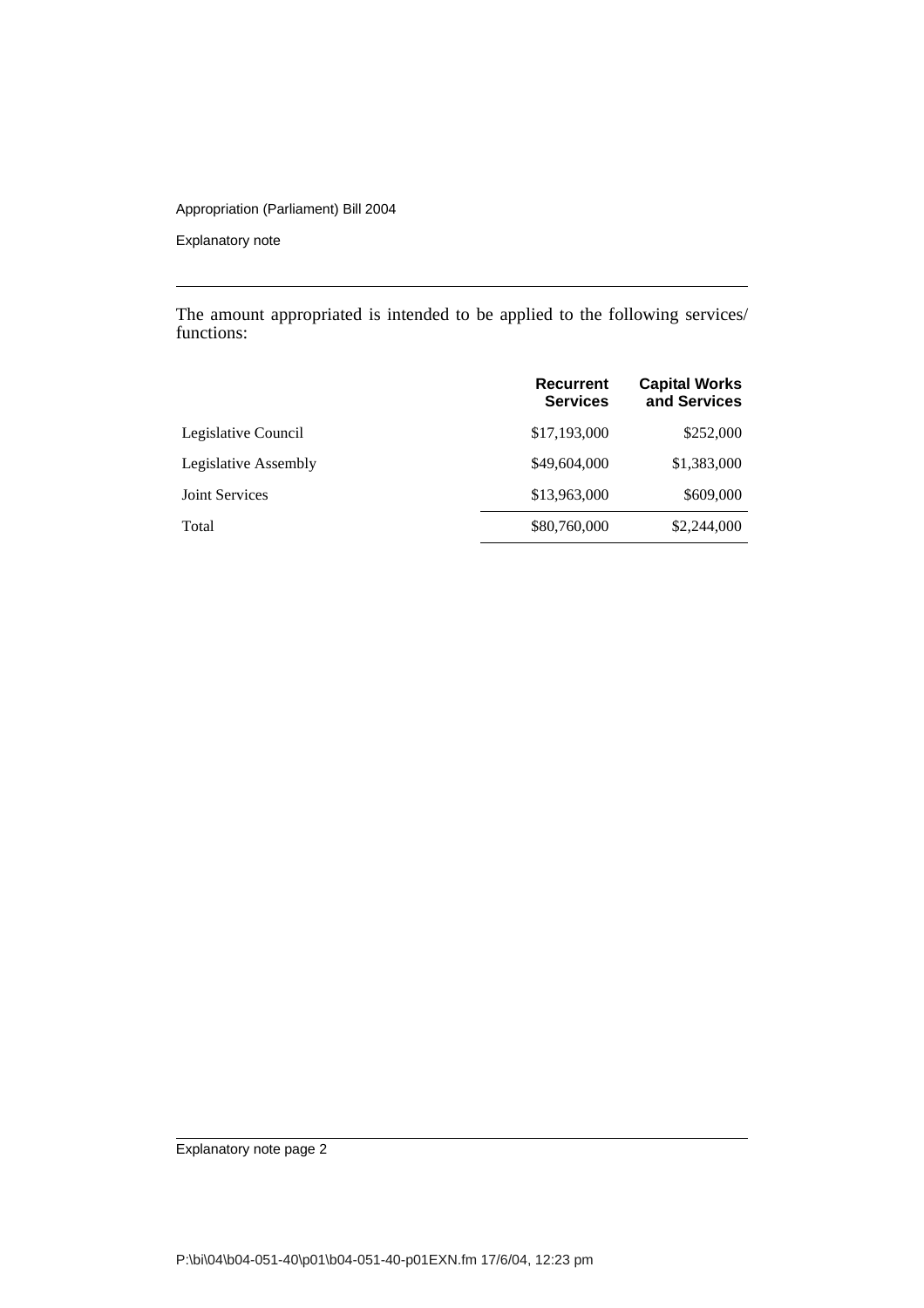First print



New South Wales

# **Appropriation (Parliament) Bill 2004**

## **Contents**

|   |                                              | Page |
|---|----------------------------------------------|------|
|   | Name of Act                                  |      |
| 2 | Commencement                                 | 2    |
| 3 | Interpretation                               |      |
|   | Appropriation for recurrent services         | 2    |
| 5 | Appropriation for capital works and services | 2    |
|   |                                              |      |

b04-051-40.p01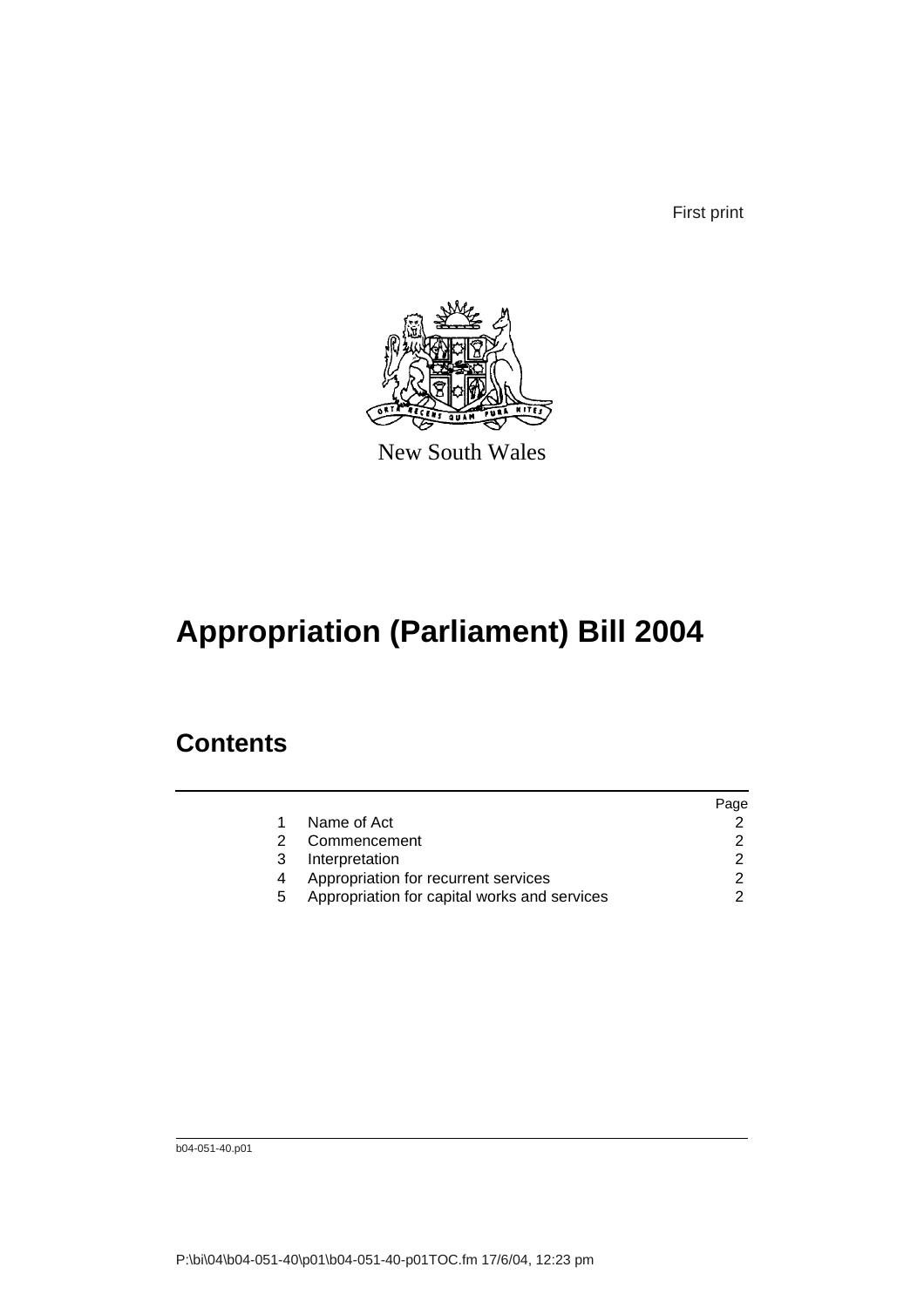#### Appropriation (Parliament) Bill 2004

**Contents** 

Page

Contents page 2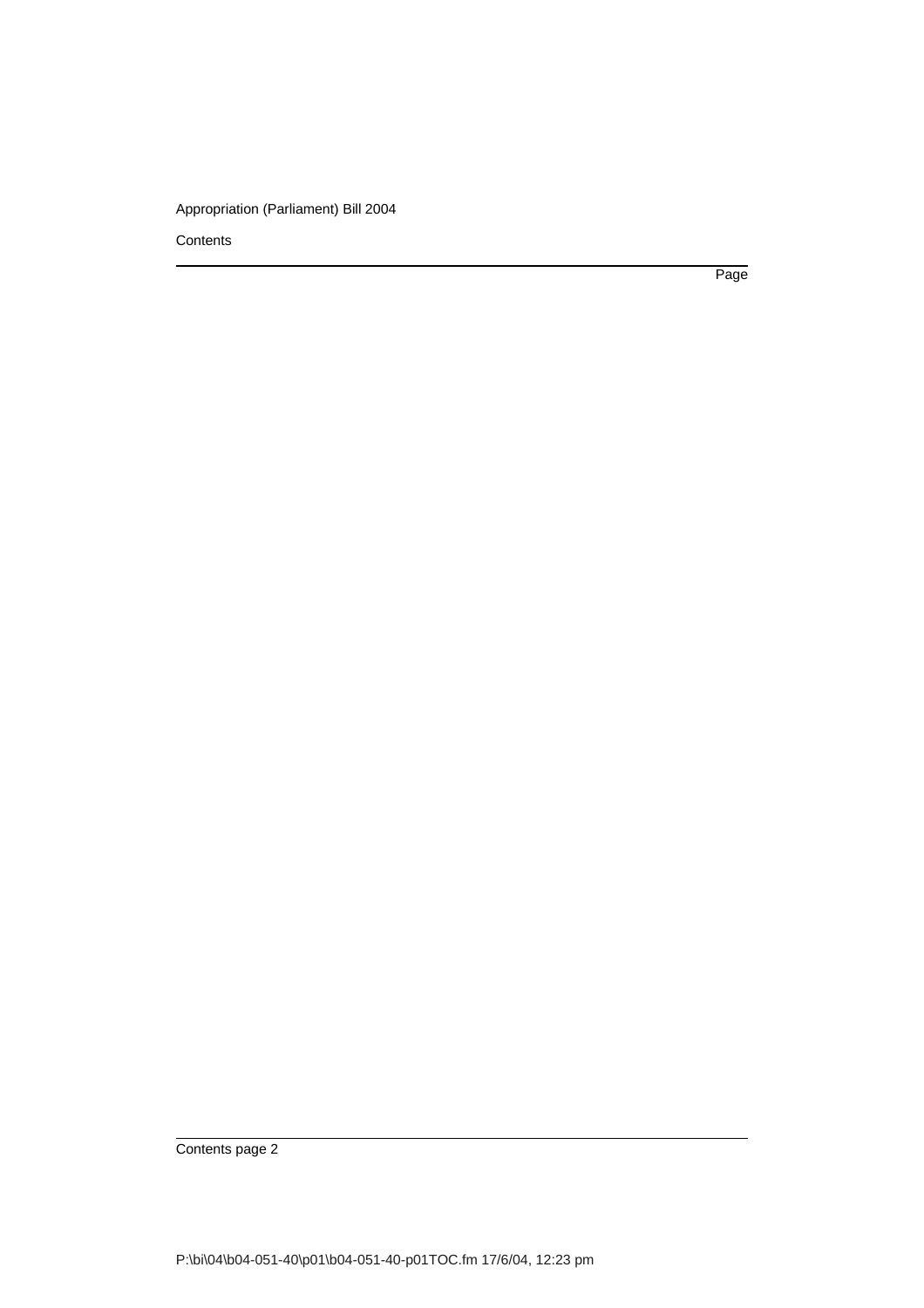

New South Wales

# **Appropriation (Parliament) Bill 2004**

No , 2004

#### **A Bill for**

An Act to appropriate out of the Consolidated Fund sums for the recurrent services and capital works and services of the Legislature for the year 2004–05.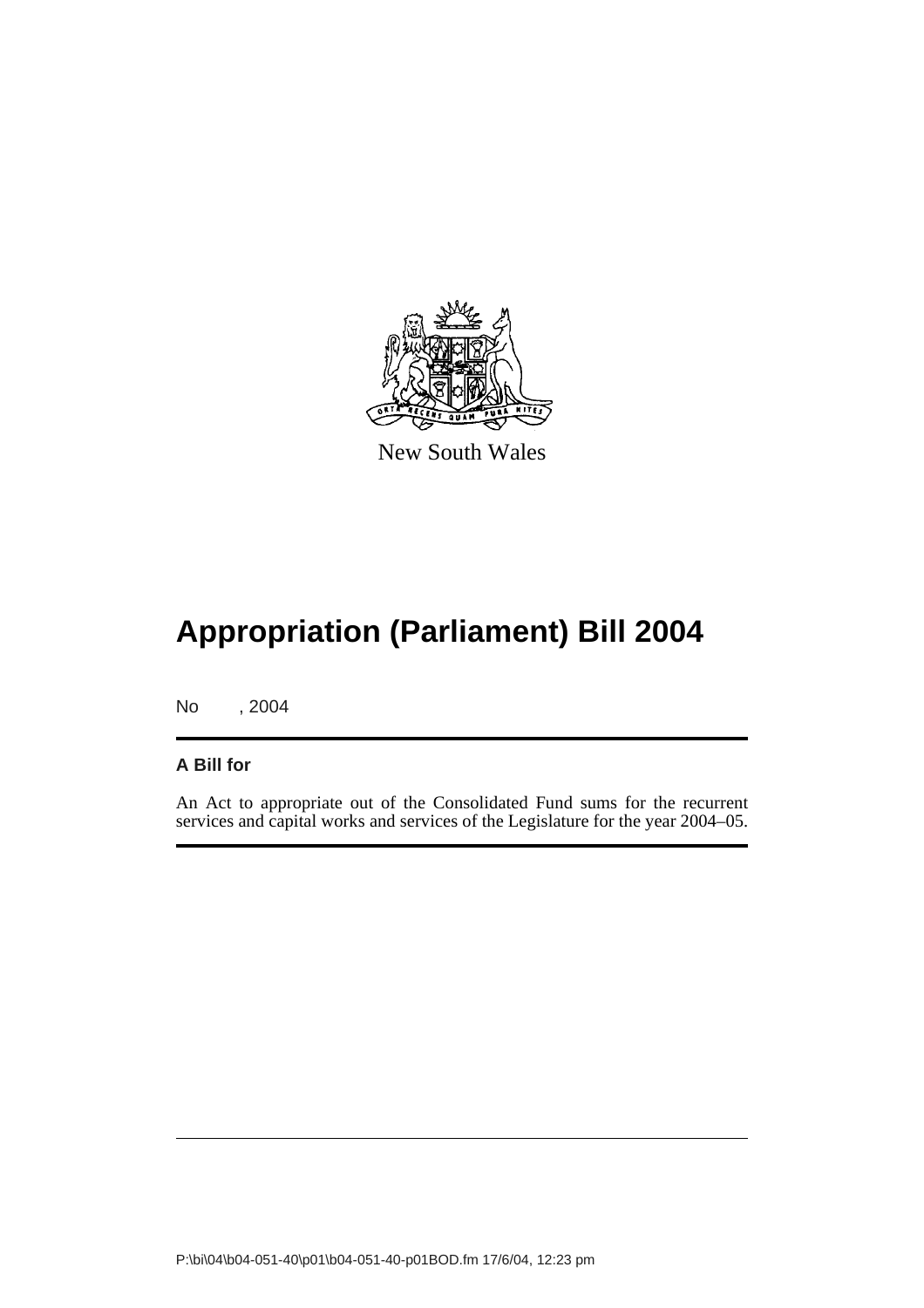<span id="page-5-4"></span><span id="page-5-3"></span><span id="page-5-2"></span><span id="page-5-1"></span><span id="page-5-0"></span>

|              |                | The Legislature of New South Wales enacts:                                                                                                                                                                                                                                                       | $\mathbf{1}$               |
|--------------|----------------|--------------------------------------------------------------------------------------------------------------------------------------------------------------------------------------------------------------------------------------------------------------------------------------------------|----------------------------|
| 1            |                | <b>Name of Act</b>                                                                                                                                                                                                                                                                               | 2                          |
|              |                | This Act is the <i>Appropriation</i> ( <i>Parliament</i> ) Act 2004.                                                                                                                                                                                                                             | 3                          |
| $\mathbf{2}$ |                | <b>Commencement</b>                                                                                                                                                                                                                                                                              | $\overline{4}$             |
|              |                | This Act commences or is taken to have commenced on 1 July 2004.                                                                                                                                                                                                                                 | 5                          |
| $\mathbf{3}$ | Interpretation |                                                                                                                                                                                                                                                                                                  | 6                          |
|              | (1)            | In this Act, a reference to the year 2004–05 is a reference to the year<br>from 1 July 2004 to 30 June 2005.                                                                                                                                                                                     | $\overline{7}$<br>8        |
|              | (2)            | A reference in the <i>Public Finance and Audit Act 1983</i> to an or the<br>Appropriation Act includes a reference to this Act.                                                                                                                                                                  | 9<br>10                    |
| 4            |                | <b>Appropriation for recurrent services</b>                                                                                                                                                                                                                                                      | 11                         |
|              | (1)            | This Act appropriates the sum of \$80,760,000 to the Legislature out<br>of the Consolidated Fund for the recurrent services of the<br>Legislature for the year 2004–05.                                                                                                                          | 12<br>13<br>14             |
|              | (2)            | Any amounts expended for recurrent services under section 25 of<br>the Public Finance and Audit Act 1983 or any Parliamentary Supply<br>Act on or after 1 July 2004 and before the date of assent to this Act<br>are taken to have been expended out of the sum appropriated by this<br>section. | 15<br>16<br>17<br>18<br>19 |
| 5            |                | Appropriation for capital works and services                                                                                                                                                                                                                                                     | 20                         |
|              | (1)            | This Act appropriates the sum of \$2,244,000 to the Legislature out<br>of the Consolidated Fund for the capital works and services of the<br>Legislature for the year 2004–05.                                                                                                                   | 21<br>22<br>23             |